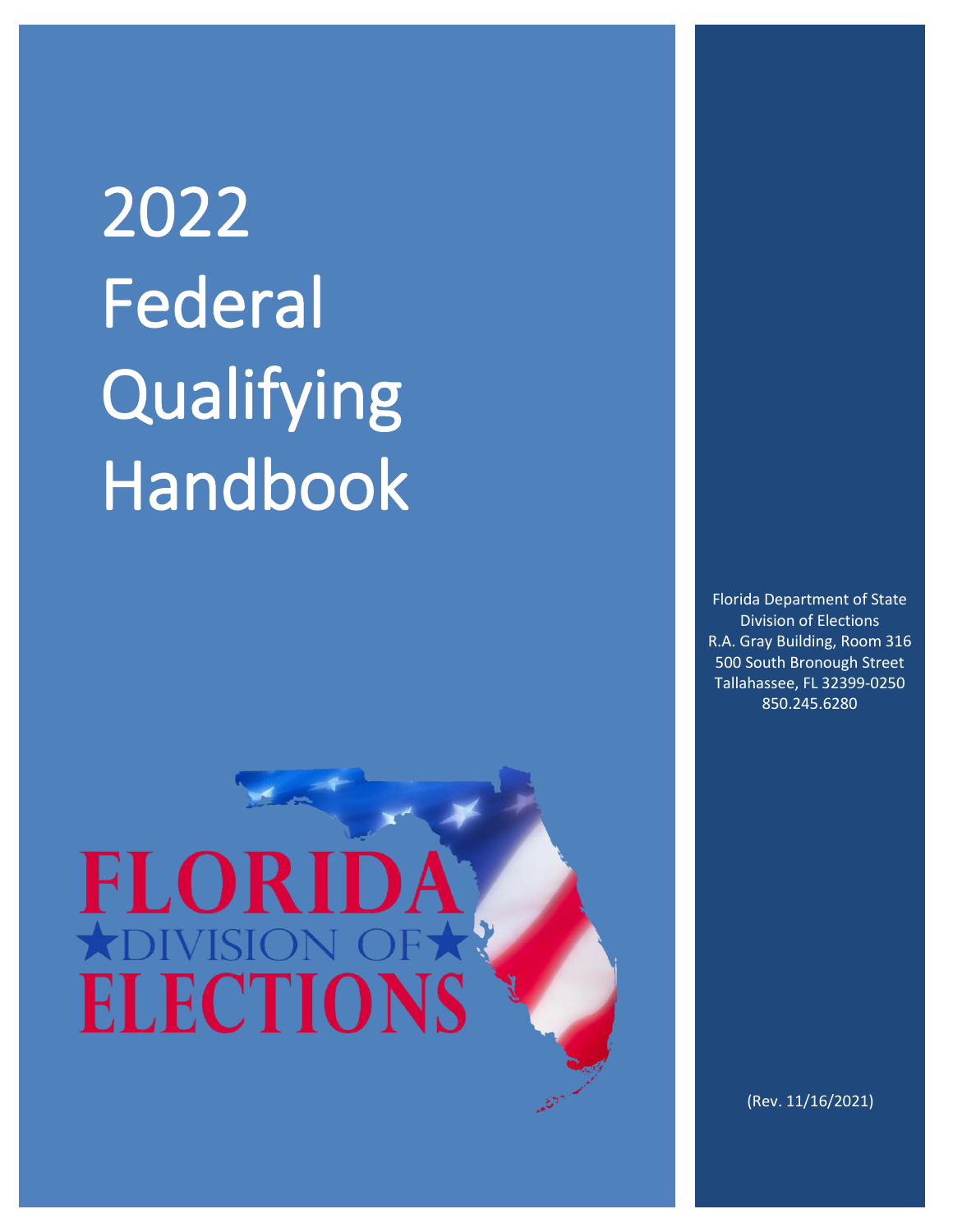### **Table of Contents**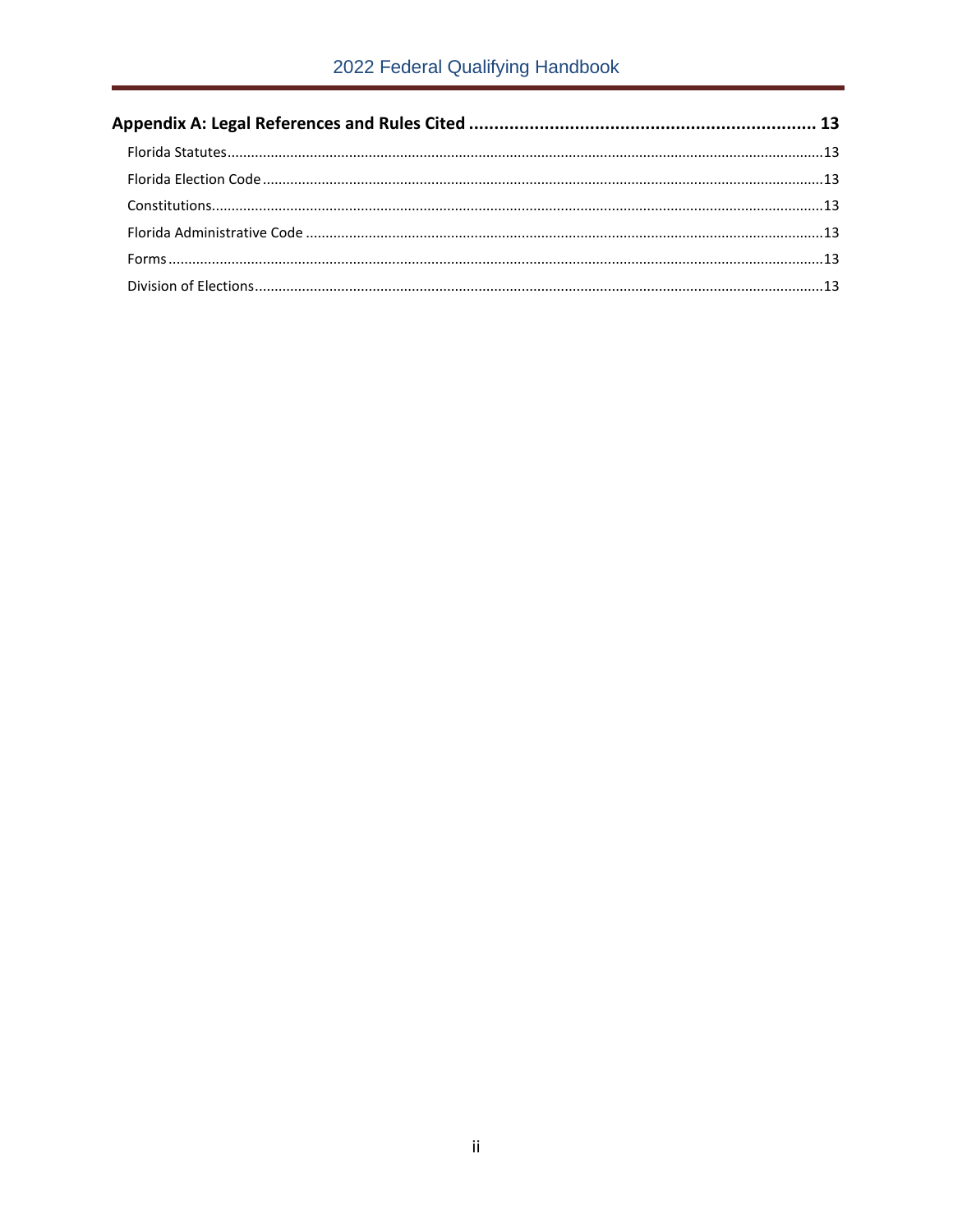#### <span id="page-3-0"></span>**Chapter 1: Background**

The information contained in this publication is intended as a quick reference guide only. To the extent that this handbook covers material beyond that contained in law or rule, the Division of Elections offers such material to candidates merely as guidelines.

It is the responsibility of the person seeking to qualify to read, understand, and comply with applicable federal and state law requirements, procedures and timelines for qualifying. [Chapters 97-106,](http://www.leg.state.fl.us/Statutes/index.cfm?App_mode=Display_Index&Title_Request=IX#TitleIX) Florida Statutes, the [Constitution of the State of Florida](http://www.leg.state.fl.us/Statutes/index.cfm?Mode=Constitution&Submenu=3&Tab=statutes&CFID=148394062&CFTOKEN=fd275544ceb78ef3-85BC545B-D6FC-C8E8-14D56840037CD12D) and Division of Elections' [opinions](https://dos.myflorida.com/elections/laws-rules/advisory-opinions/) an[d rules,](https://dos.myflorida.com/elections/laws-rules/rules/) the texts of which control, should be reviewed in their entirety for complete information regarding qualifying.

This handbook explains the qualifying procedures for candidates who qualify with the Florida Department of State's Division of Elections (Division) for federal offices as party candidates, no party affiliation candidates, or write-in candidates. It gives the qualifications for each office, with both the regular and petition methods of qualifying, along with write-in procedures for each office that qualifies with the Division.

All applicable [forms](https://dos.myflorida.com/elections/forms-publications/forms/) and [publications](https://dos.myflorida.com/elections/forms-publications/publications/) are available on the Division of Elections' website.

Please direct questions to the Bureau of Election Records help desk at **850.245.6280**.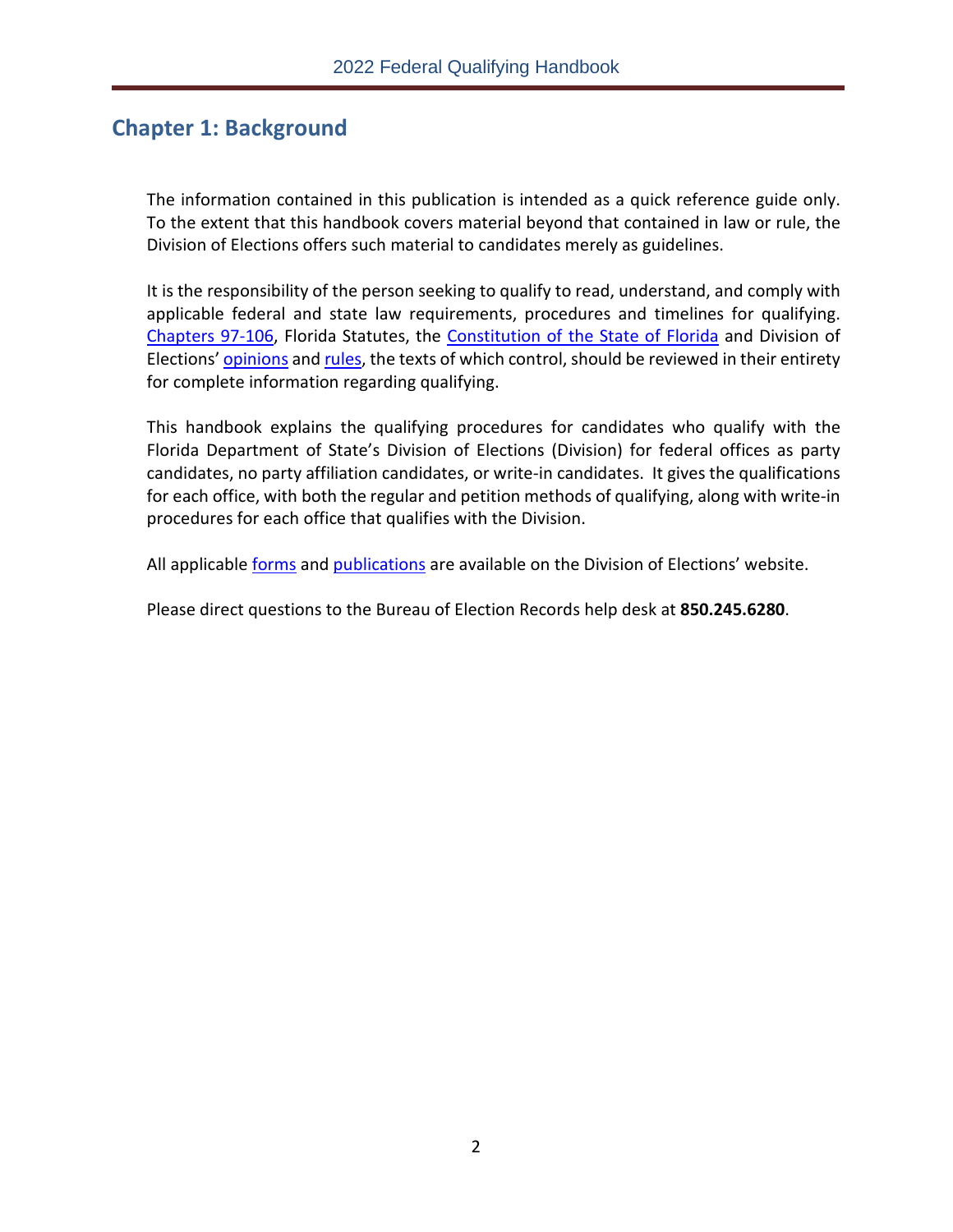#### <span id="page-4-0"></span>**Chapter 2: Offices that Qualify with the Division**

- Federal Offices
	- o United States Senator
	- o Representative in Congress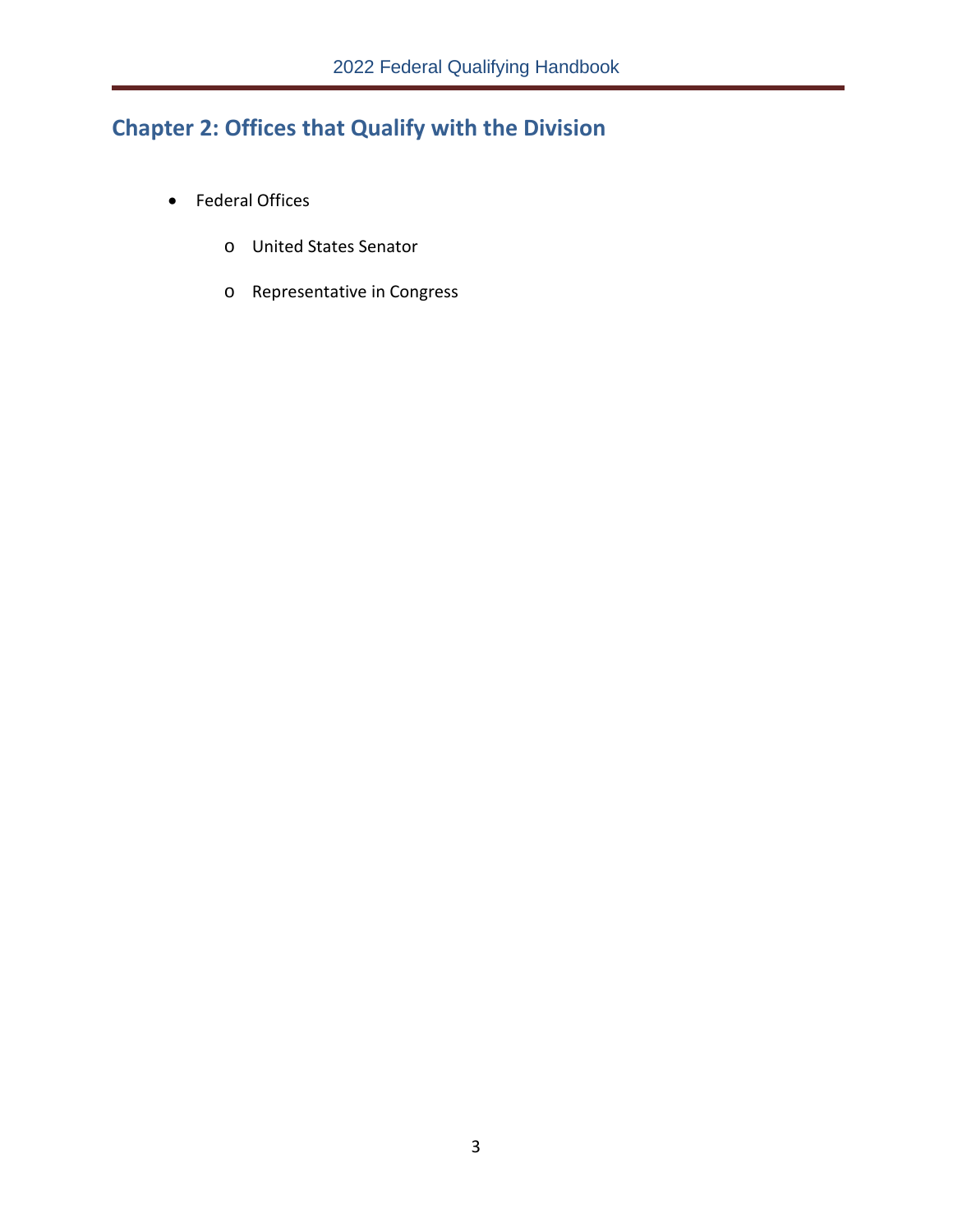#### <span id="page-5-0"></span>**Chapter 3: Resign-to-Run Law**

#### <span id="page-5-1"></span>**Governing Law**

Any "officer" who qualifies for federal public office must resign from the office they presently hold if the terms, or any part thereof, run concurrently with each other.

*(Section [99.012\(4\),](http://www.leg.state.fl.us/statutes/index.cfm?mode=View%20Statutes&SubMenu=1&App_mode=Display_Statute&Search_String=99.012&URL=0000-0099/0099/Sections/0099.012.html) Fla. Stat.)*

#### <span id="page-5-2"></span>**Who is an "officer"?**

An "officer" means a person, whether elected or appointed, who has the authority to exercise the sovereign power of the state pertaining to an office recognized under the State Constitution or laws of the state. With respect to a municipality, an "officer" means a person, whether elected or appointed, who has the authority to exercise municipal power as provided by the State Constitution, state laws, or municipal charter.

*(Section [99.012\(1\),](http://www.leg.state.fl.us/statutes/index.cfm?mode=View%20Statutes&SubMenu=1&App_mode=Display_Statute&Search_String=99.012&URL=0000-0099/0099/Sections/0099.012.html) Fla. Stat.)* 

"Officers" include, but are not limited to: mayors, city and county commissioners, state legislators, supervisors of elections, sheriffs, property appraisers, judges, school board members, superintendents of school, state attorneys and public defenders, municipal fire chiefs, medical examiners, and elected hospital board and airport authority members.

#### <span id="page-5-3"></span>**The Resign-to-Run Law does not apply to the following:**

- Persons seeking political party offices.
- Persons serving without salary on an appointed board or authority.
- Persons holding any federal office.
- An officer running for federal office if the term of office they presently hold is scheduled to expire and be filled by election in the same primary and general election period as the federal office they are seeking.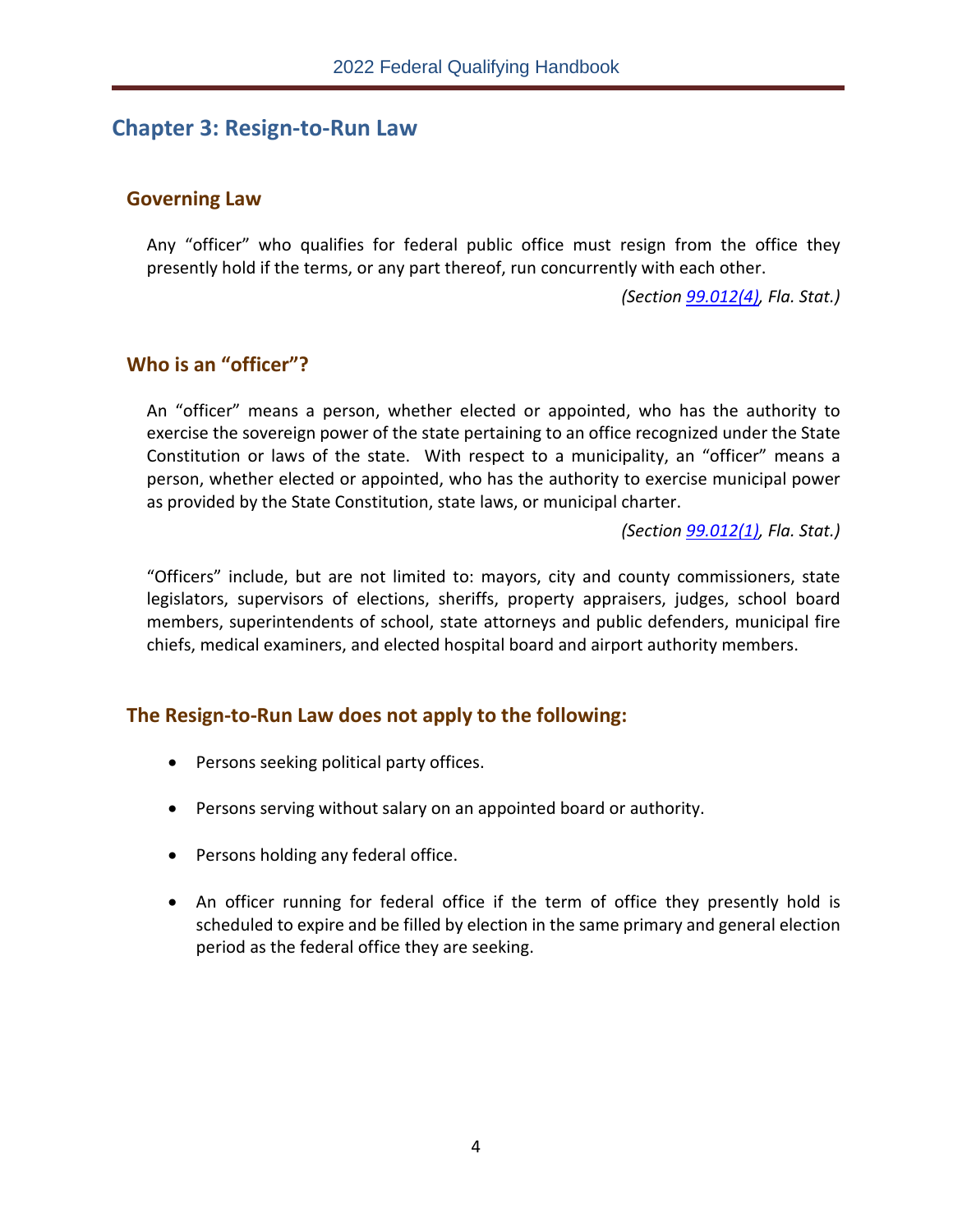#### <span id="page-6-0"></span>**Resignation Submission**

The resignation must be in writing at least 10 days prior to the first day of qualifying for the office sought.

- Elected district, county, or municipal officers:
	- o Submit resignation to the officer before whom they qualified for the office they hold.
	- o Submit a copy of the resignation to the Governor and the Florida Department of State.
- Appointed district, county, or municipal officers:
	- o Submit resignation to the officer or authority which appointed them to the office they hold.
	- o Submit a copy of the resignation to the Governor and the Florida Department of State.
- All other officers:
	- o Submit resignation to the Governor.
	- o Submit a copy of the resignation to the Florida Department of State.

#### <span id="page-6-1"></span>**Address Information**

| <b>Address for Governor's Office</b>                                                                                          | <b>Address for Department of State</b>                                                                                                                                                                                                                   |
|-------------------------------------------------------------------------------------------------------------------------------|----------------------------------------------------------------------------------------------------------------------------------------------------------------------------------------------------------------------------------------------------------|
| The Honorable Ron DeSantis, Governor<br>The Capitol<br>400 S. Monroe St.<br>Tallahassee, FL 32399-0001<br>Fax: (850) 922-9002 | Donna S. Brown, Chief,<br><b>Bureau of Election Records</b><br>Department of State<br>R.A. Gray Building, Room 316,<br>500 S. Bronough Street<br>Tallahassee, Florida 32399-0250<br>Email: ElecRecords@dos.myflorida.com<br>Fax: (850) 245-6259 or -6260 |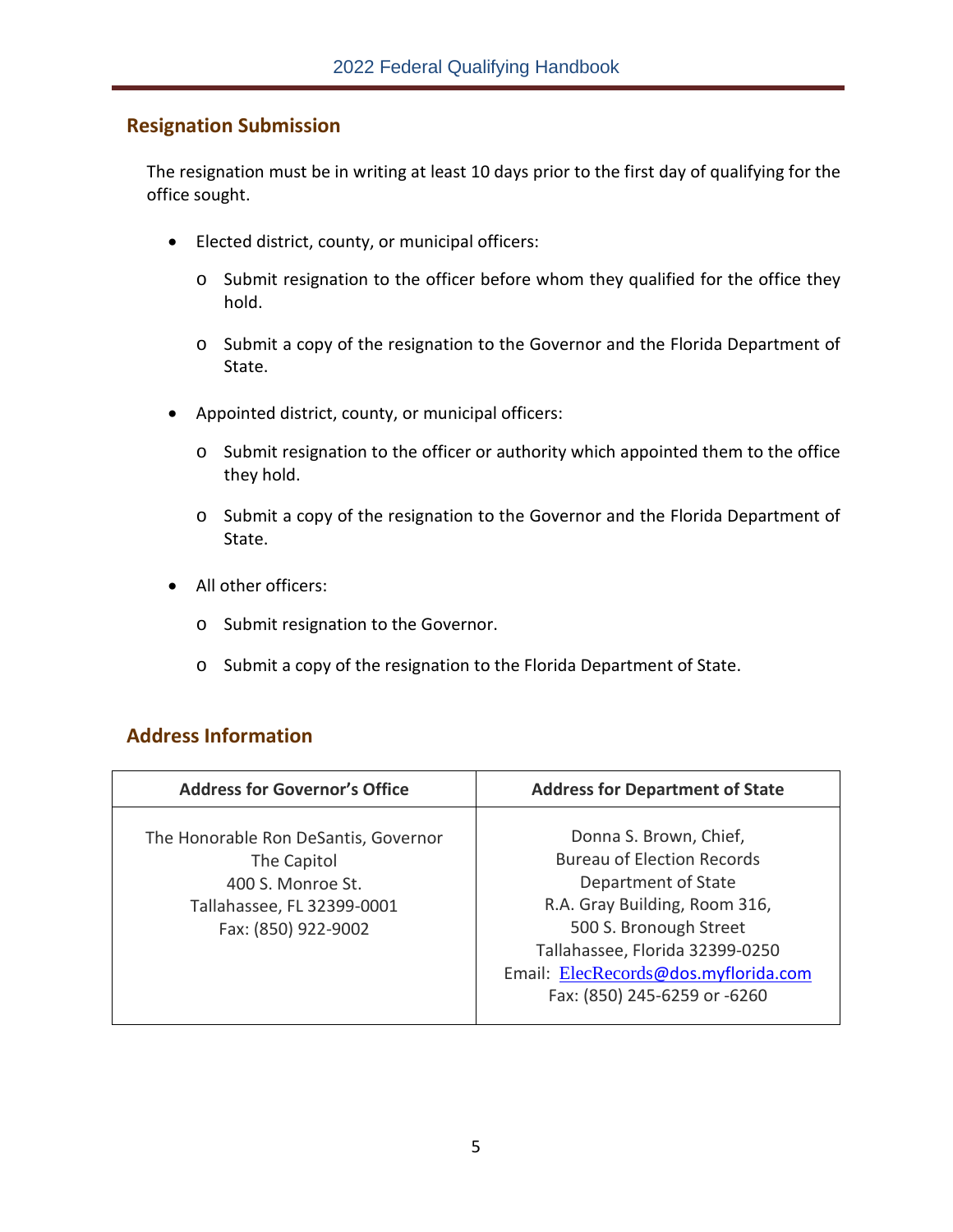#### <span id="page-7-0"></span>**Effective date of the resignation:**

The resignation must take effect no later than the earlier of the following dates:

- The date the officer would take office, if elected; or
- The date the officer's successor is required to take office.

Once submitted, the resignation is irrevocable.

#### <span id="page-7-1"></span>**Automatic resignation**

The failure of an officer who qualifies for federal public office to submit a resignation pursuant to the Resign-to-Run Law constitutes an automatic irrevocable resignation, effective immediately, from the office they presently hold.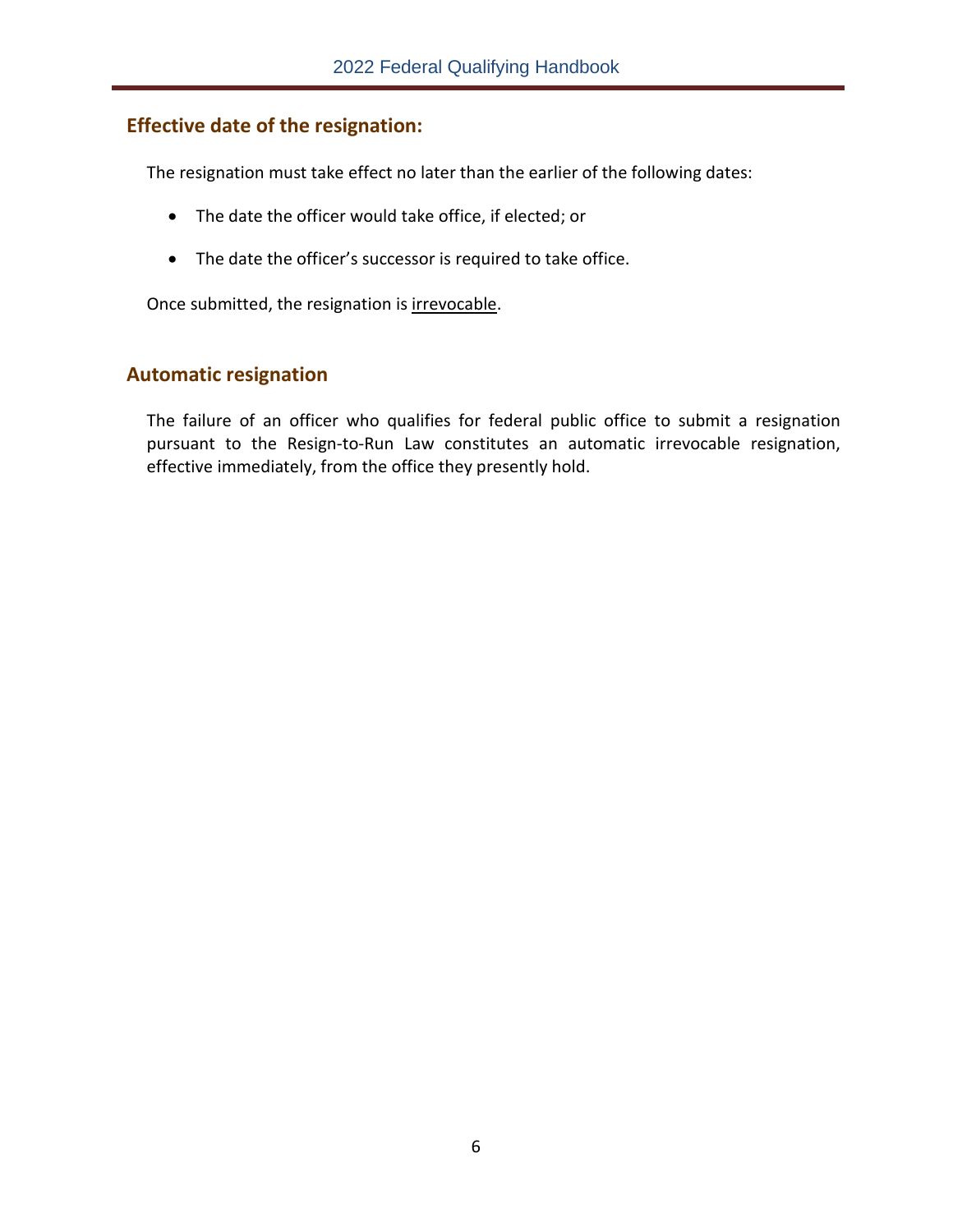#### <span id="page-8-0"></span>**Chapter 4: Qualifying Options**

#### <span id="page-8-1"></span>**Qualifying Fee Method**

A person may pay a fee to qualify as a candidate. This qualifying fee is based on the salary of the office sought. Please refer to the qualifying requirements of each individual office sought for the specific amount of the fees.

#### <span id="page-8-2"></span>**Petition Method**

A person may follow the candidate petition process to qualify as a candidate. A person satisfying the petition requirements is not required to pay the qualifying fee and party assessment, if otherwise applicable. However, the person must still satisfy other applicable requirements for qualifying.

Please refer to the current [Candidate Petition Handbook](https://dos.myflorida.com/elections/forms-publications/publications/) for more information about the candidate petition process.

#### <span id="page-8-3"></span>**Write-In Candidate**

A person may qualify as a write-in candidate. A write-in candidate is not required to pay a qualifying fee and party assessment, or collect petitions. However, the write-in candidate must still satisfy other applicable requirements for qualifying.

The name of a qualified write-in candidate will not be listed on the ballot. A space will be available on the ballot where voters can write in the qualified candidate's name.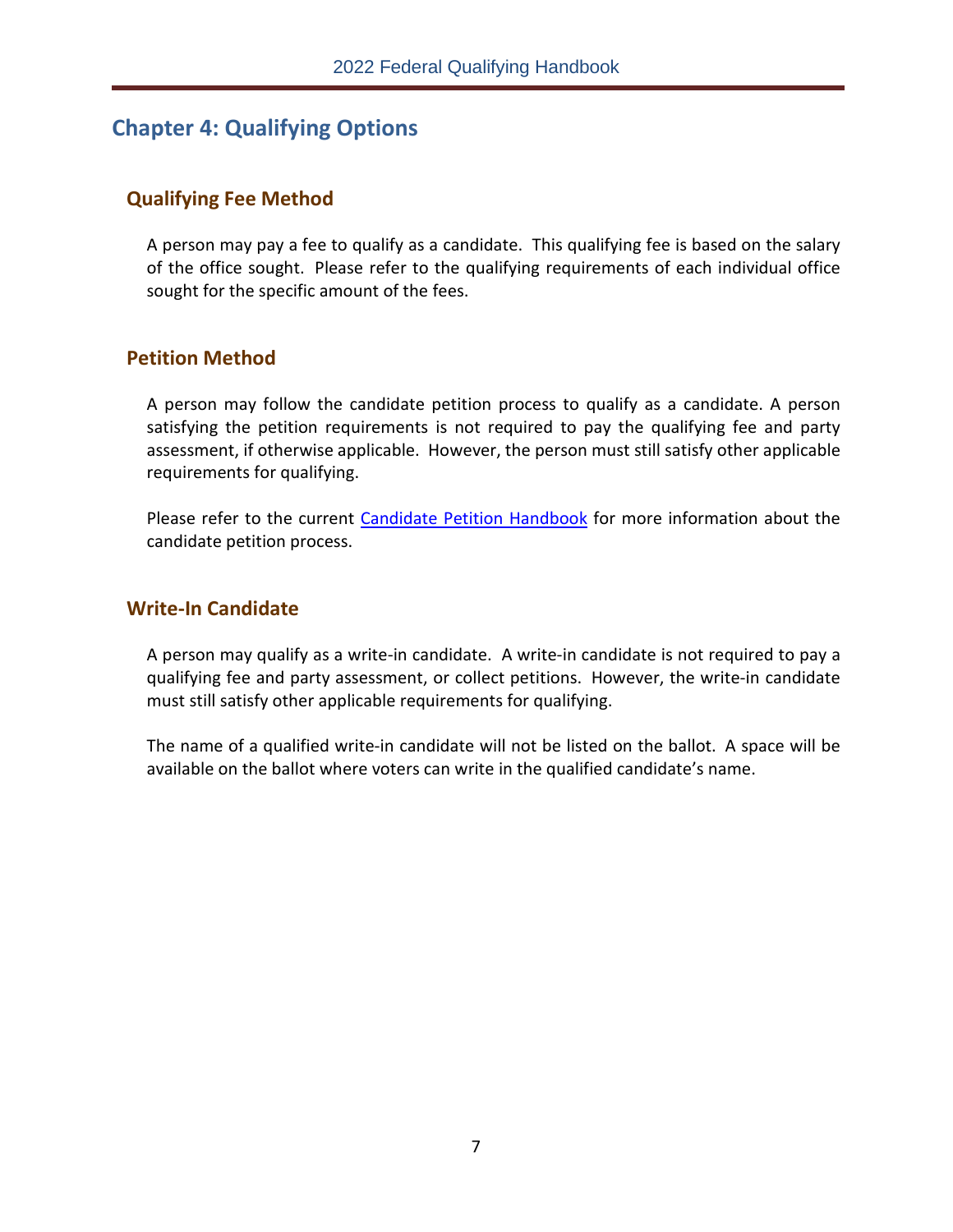#### <span id="page-9-0"></span>**Chapter 5: Qualifying Process**

#### <span id="page-9-1"></span>**Where and When to File**

All qualifying fees and paperwork must be complete and received by the Florida Division of Elections, before the end of qualifying period, at the following address:

> **Florida Division of Elections R. A. Gray Building, Room 316 500 South Bronough Street Tallahassee, Florida 32399-0250**

#### <span id="page-9-2"></span>**How to File**

It is the candidate's responsibility to ensure qualifying fees, if applicable, and paperwork are complete and timely filed. To be timely filed, the qualifying fees and paperwork must be received at the Division's physical location specified above within the qualifying period and no later than the close of the qualifying period.

Candidates may submit qualifying paperwork by hand-delivery or mail. The Division does not accept qualifying papers via facsimile or email.

To ensure that the qualifying items are timely submitted, a candidate or someone on their behalf should hand-deliver directly to the Division or use a commercial express courier delivery service that delivers directly to the R.A. Gray Building.

**Attention**: The U.S. Postal Service does not deliver mail directly to the Florida Division of Elections. The U.S. Postal Service's designated hours for mail pick-up do not correspond to the qualifying deadline.

Any Candidate Oath form or qualifying check filed with the Division earlier than 14 days prior to the beginning of the qualifying period is not valid for qualifying. If filed prior to the start of the pre-qualifying period, these documents must be filed again with the Division before the close of qualifying.

*(Rule [1S-2.0001\(3\),](https://www.flrules.org/gateway/RuleNo.asp?title=ELECTIONS&ID=1S-2.0001) F.A.C.)*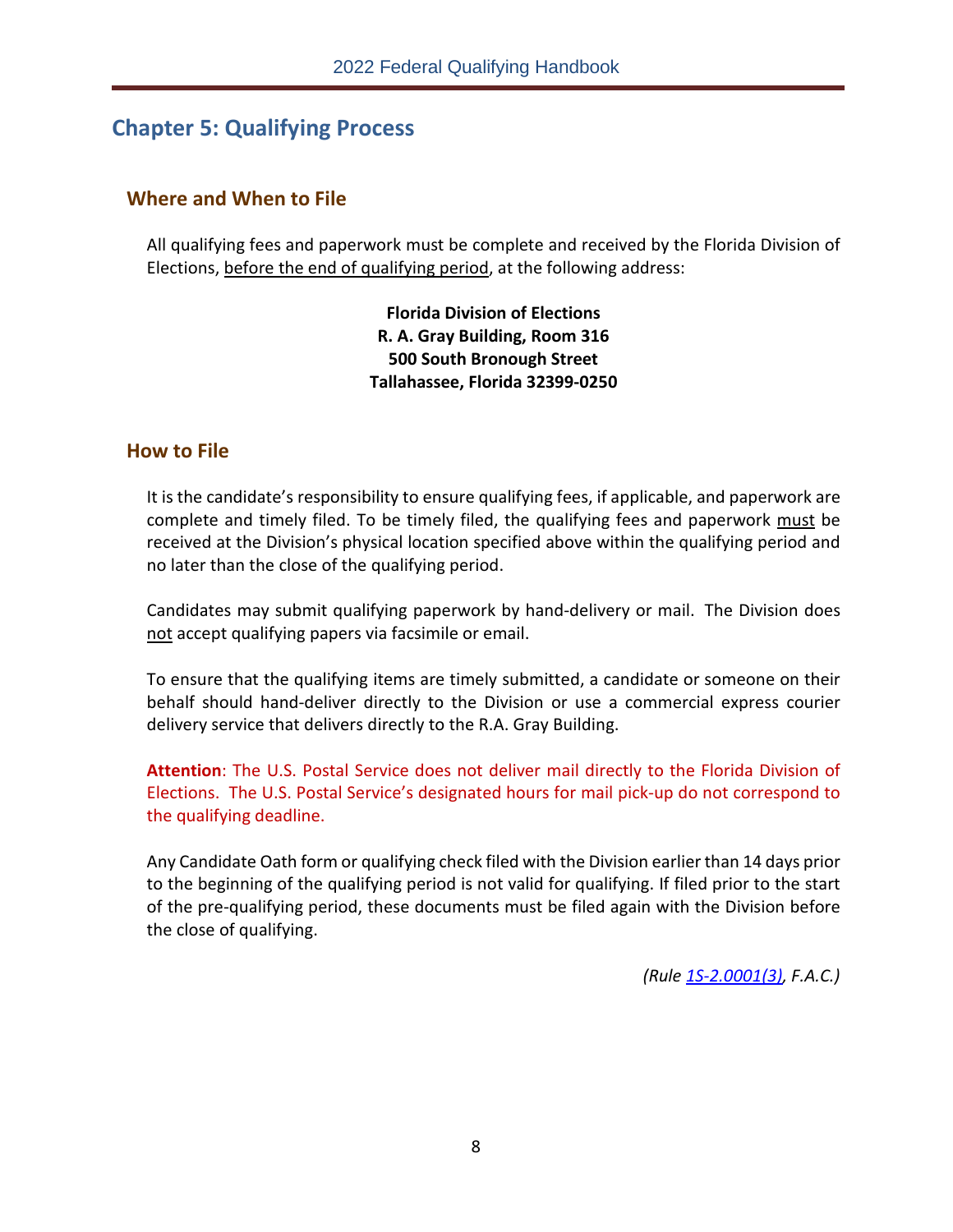#### <span id="page-10-0"></span>**Forms**

- Current qualifying [forms](https://dos.myflorida.com/elections/forms-publications/forms) are available on the Division's website.
- **Do not use older versions of forms as this may delay qualifying or prevent a person from qualifying.**
- The Candidate Oath form should be reviewed carefully for proper notarization. Improper notarization may prevent a person from qualifying.
- The candidate's name printed on the Candidate Oath will be printed on the ballot exactly as printed on the Oath and cannot be changed after the end of qualifying.

#### <span id="page-10-1"></span>**Prohibition on Qualifying for Multiple Offices**

No person may qualify as a candidate for more than one public office, whether federal, state, district, county, or municipal, if the terms or any part thereof run concurrently with each other.

*(Section [99.012\(2\),](http://www.leg.state.fl.us/statutes/index.cfm?mode=View%20Statutes&SubMenu=1&App_mode=Display_Statute&Search_String=99.012&URL=0000-0099/0099/Sections/0099.012.html) Fla. Stat.)*

#### <span id="page-10-2"></span>**Qualifying Fee**

The qualifying fees must be:

- Paid by a properly executed campaign check drawn upon the campaign account. (A personal check, cashier's check, money order, and cash are **not** acceptable);
- Made payable to the Florida Department of State, Florida Secretary of State, or Florida Division of Elections;
- In an amount not less than the fee required.

The qualifying fee cannot be returned to a candidate unless the candidate withdraws, in writing, **before** the close of qualifying. The withdrawal statement must contain the candidate's signature. The withdrawal may be scanned and emailed to [ElecRecords@dos.myflorida.com](mailto:elecrecords@dos.myflorida.com) or alternatively, faxed to 850.245.6260.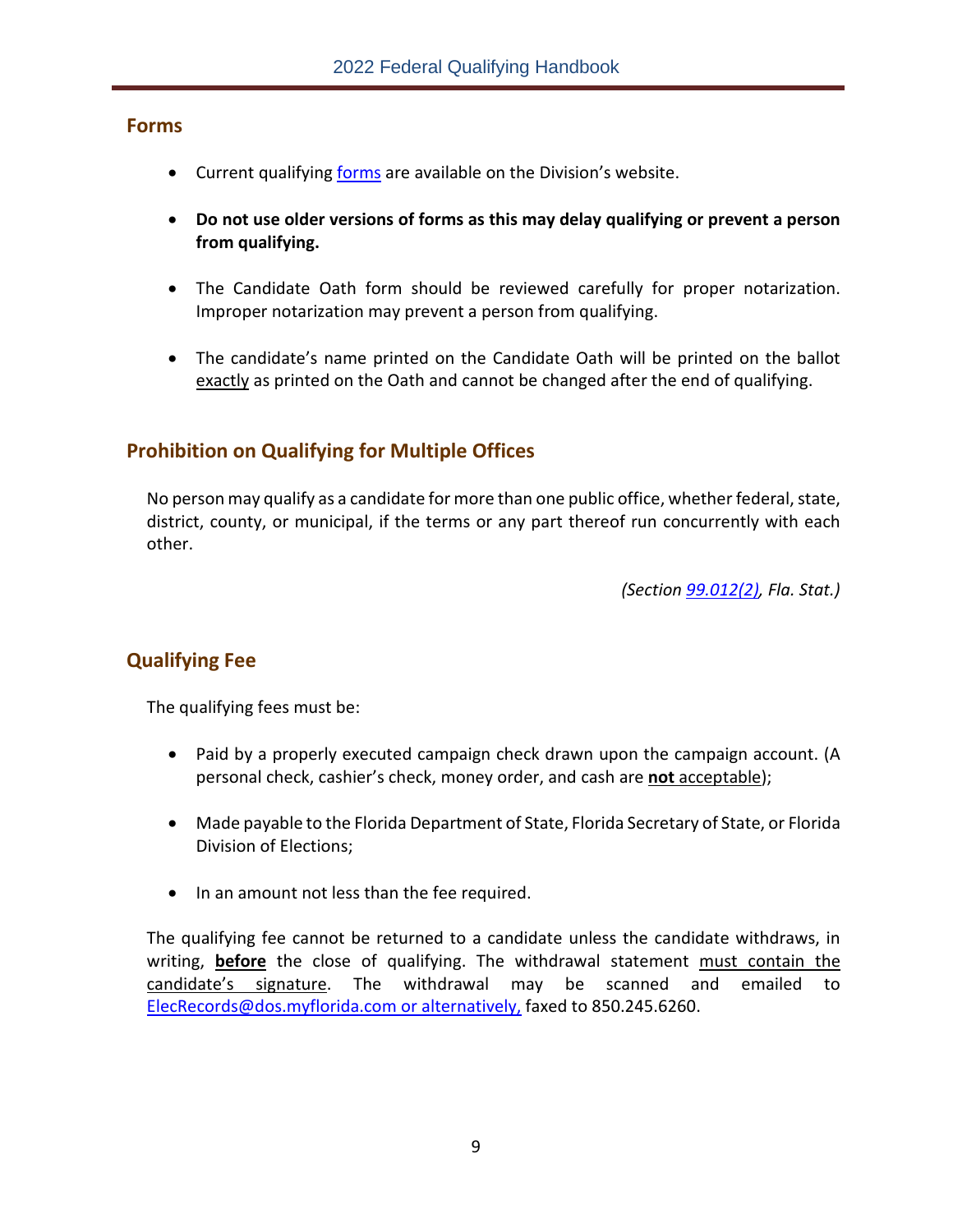#### <span id="page-11-0"></span>**Returned Check**

If a candidate's check is returned by the bank for any reason, the filing officer shall immediately notify the candidate. Notwithstanding the end of qualifying, the candidate shall have 48 hours from the time such notification is received, excluding Saturdays, Sundays, and legal holidays, to pay the fee with a cashier's check purchased from funds of the campaign account. Failure to pay the fee as provided in this subparagraph shall disqualify the candidate.

> *(Section [105.031\(5\)\(a\)1.](http://www.leg.state.fl.us/Statutes/index.cfm?App_mode=Display_Statute&Search_String=&URL=0100-0199/0105/Sections/0105.031.html), Fla. Stat., and Wright v. City of Miami Gardens, 200 So.3d 765 (Fla. S. Ct. 2016))*

#### <span id="page-11-1"></span>**Missing or Incomplete Information**

If the filing officer receives qualifying papers that do not include all required items prior to the last day of qualifying, the filing officer shall make a reasonable effort to notify the candidate of the missing or incomplete items and shall inform the candidate that all required items must be received by the close of qualifying.

*(Sections [99.061\(7\)\(b\)](http://www.leg.state.fl.us/Statutes/index.cfm?App_mode=Display_Statute&Search_String=&URL=0000-0099/0099/Sections/0099.061.html) and [105.031\(5\)\(b\),](http://www.leg.state.fl.us/Statutes/index.cfm?App_mode=Display_Statute&Search_String=&URL=0100-0199/0105/Sections/0105.031.html) Fla. Stat.)*

Candidates should provide a telephone number and email address on the applicable Candidate Oath where they can be reached for questions about their qualifying paperwork.

#### <span id="page-11-2"></span>**Qualifying Status Lookup**

A person's qualifying status as a candidate can be found on the Division's online Candidate [Tracking System.](https://dos.elections.myflorida.com/candidates/)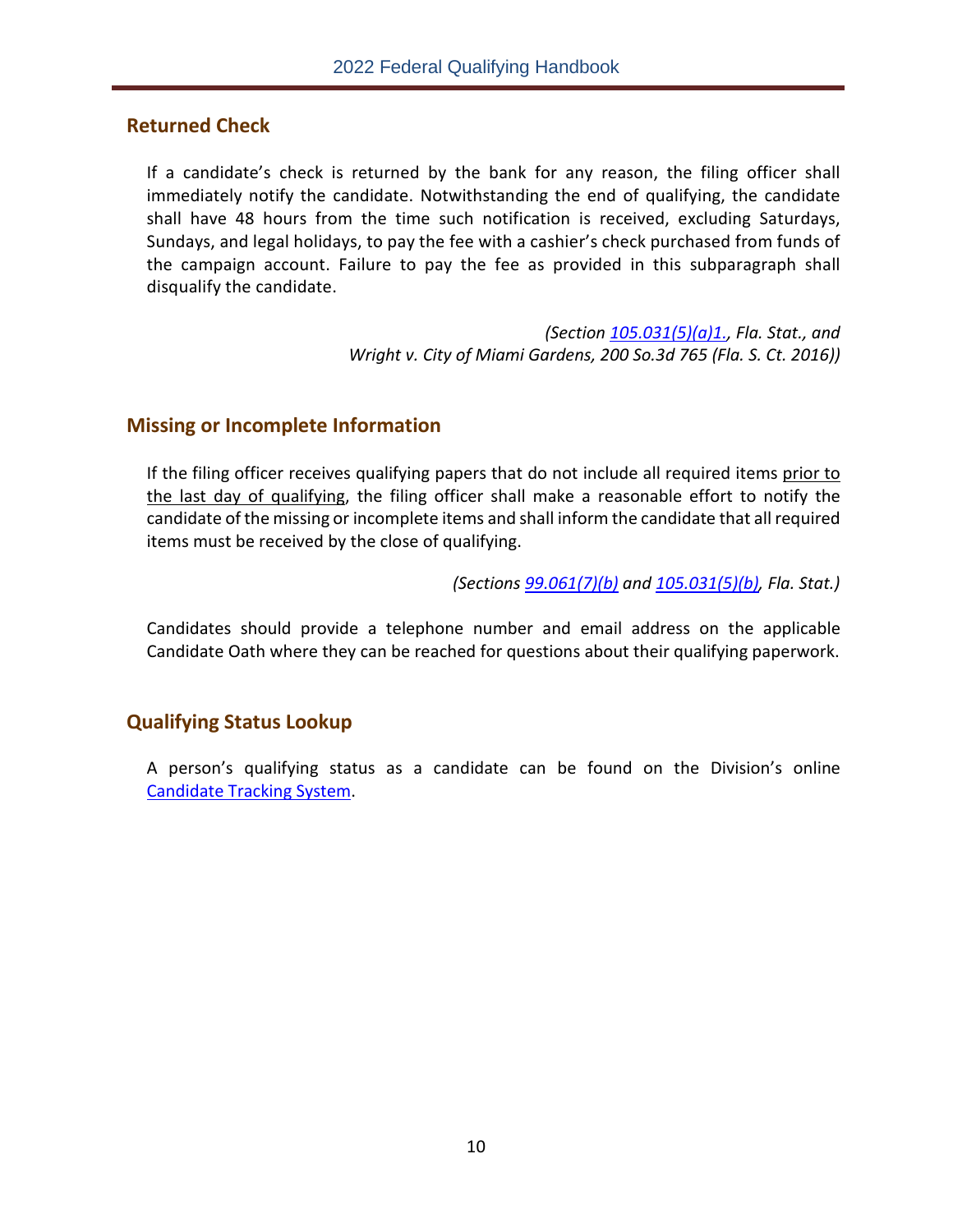#### <span id="page-12-0"></span>**Chapter 6: United States Senator**

A United States Senator from Florida shall be elected at the general election held preceding the expiration of the present term of office, and such election shall conform as nearly as practicable to the methods provided for the election for state officers.

*(Section [99.081,](http://www.leg.state.fl.us/Statutes/index.cfm?App_mode=Display_Statute&Search_String=&URL=0000-0099/0099/Sections/0099.081.html) Fla. Stat.)*

#### <span id="page-12-1"></span>**Qualifications**

- 1. Must be a citizen of the United States for at least nine years.
- 2. Must be at least 30 years of age.
- 3. Must be an inhabitant of the state when elected.

*[\(Art. I, § 3,](https://www.archives.gov/founding-docs/constitution-transcript#toc-section-3-) U.S. Const.)*

#### <span id="page-12-2"></span>**Qualifying Dates**

#### **Noon (Eastern Time), Monday, June 13, 2022 – Noon (Eastern Time), Friday, June 17, 2022**

Notwithstanding the qualifying dates stated above, the qualifying office may accept and hold qualifying papers submitted not earlier than 14 days prior to the beginning of the qualifying period, to be processed and filed during the qualifying period.

*(Section [99.061\(8\),](http://www.leg.state.fl.us/Statutes/index.cfm?App_mode=Display_Statute&Search_String=&URL=0000-0099/0099/Sections/0099.061.html) Fla. Stat.)*

#### <span id="page-12-3"></span>**Qualifying Document**

The following item must be complete and received by the Division of Elections no later than noon (Eastern Time), Friday, June 17, 2022:

#### **Candidate Oath – Federal Office (choose the oath as it applies)**

- [Form DS-DE 300A](https://files.floridados.gov/media/704464/dsde300a-fed-oath-pty-aff-may-2021.pdf) With Party Affiliation
- [Form DS-DE 300B](https://files.floridados.gov/media/704465/dsde300b-fed-oath-no-pty-aff-may-2021.pdf) No Party Affiliation
- [Form DS-DE 300C](https://files.floridados.gov/media/704466/dsde300c-fed-oath-write-in-may-2021.pdf) Write-In Candidate

#### <span id="page-12-4"></span>**Qualifying Fee**

In addition to the above referenced items, candidates, except persons certified to qualify by the petition method or seeking to qualify as write-in candidates, must pay the qualifying fee below, as applicable:

- **Party Affiliation Candidates:** \$10,440 (6% of annual salary as of July 1, 2021); or
- **No Party Affiliation Candidates:** \$6,960 (4% of annual salary as of July 1, 2021).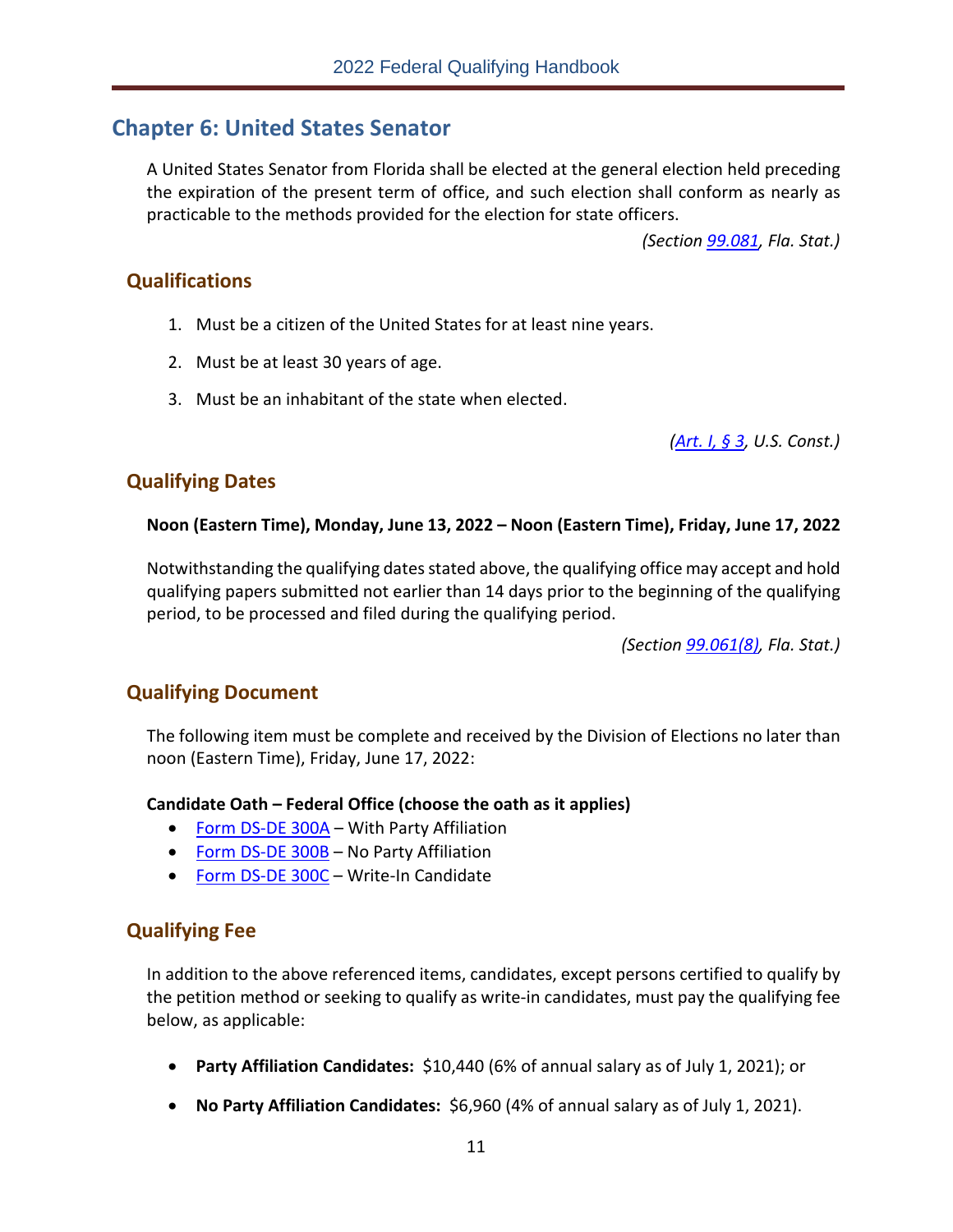#### <span id="page-13-0"></span>**Chapter 7: Representative in Congress**

A Representative to Congress shall be elected in and for each congressional district at each general election.

*(Section [99.091,](http://www.leg.state.fl.us/Statutes/index.cfm?App_mode=Display_Statute&Search_String=&URL=0000-0099/0099/Sections/0099.091.html) Fla. Stat.)*

#### <span id="page-13-1"></span>**Qualifications**

- 1. Must be a citizen of the United States for at least seven years.
- 2. Must be at least 25 years of age.
- 3. Must be an inhabitant of the state when elected.

*[\(Art. I, § 2,](https://www.archives.gov/founding-docs/constitution-transcript#toc-section-2-) U.S. Const.)*

#### <span id="page-13-2"></span>**Qualifying Dates**

#### **Noon (Eastern Time), Monday, June 13, 2022 – Noon (Eastern Time), Friday, June 17, 2022**

Notwithstanding the qualifying dates stated above, the qualifying office may accept and hold qualifying papers submitted not earlier than 14 days prior to the beginning of the qualifying period, to be processed and filed during the qualifying period.

*(Section [99.061\(8\),](http://www.leg.state.fl.us/Statutes/index.cfm?App_mode=Display_Statute&Search_String=&URL=0000-0099/0099/Sections/0099.061.html) Fla. Stat.)*

#### <span id="page-13-3"></span>**Qualifying Document**

The following item must be complete and received by the Division of Elections no later than noon (Eastern Time), Friday, June 17, 2022:

Candidate Oath – Federal Office *Choose the applicable oath to complete*.)

- [Form DS-DE 300A](https://files.floridados.gov/media/704464/dsde300a-fed-oath-pty-aff-may-2021.pdf) With Party Affiliation
- [Form DS-DE 300B](https://files.floridados.gov/media/704465/dsde300b-fed-oath-no-pty-aff-may-2021.pdf) No Party Affiliation
- [Form DS-DE 300C](https://files.floridados.gov/media/704466/dsde300c-fed-oath-write-in-may-2021.pdf) Write-In Candidate

#### <span id="page-13-4"></span>**Qualifying Fee**

In addition to the above referenced items, candidates, except persons certified to qualify by the petition method or seeking to qualify as write-in candidates, must pay the qualifying fee below, as applicable:

- **Party Affiliation Candidates:** \$10,440 (6% of annual salary as of July 1, 2021); or
- **No Party Affiliation Candidates:** \$6,960 (4% of annual salary as of July 1, 2021).